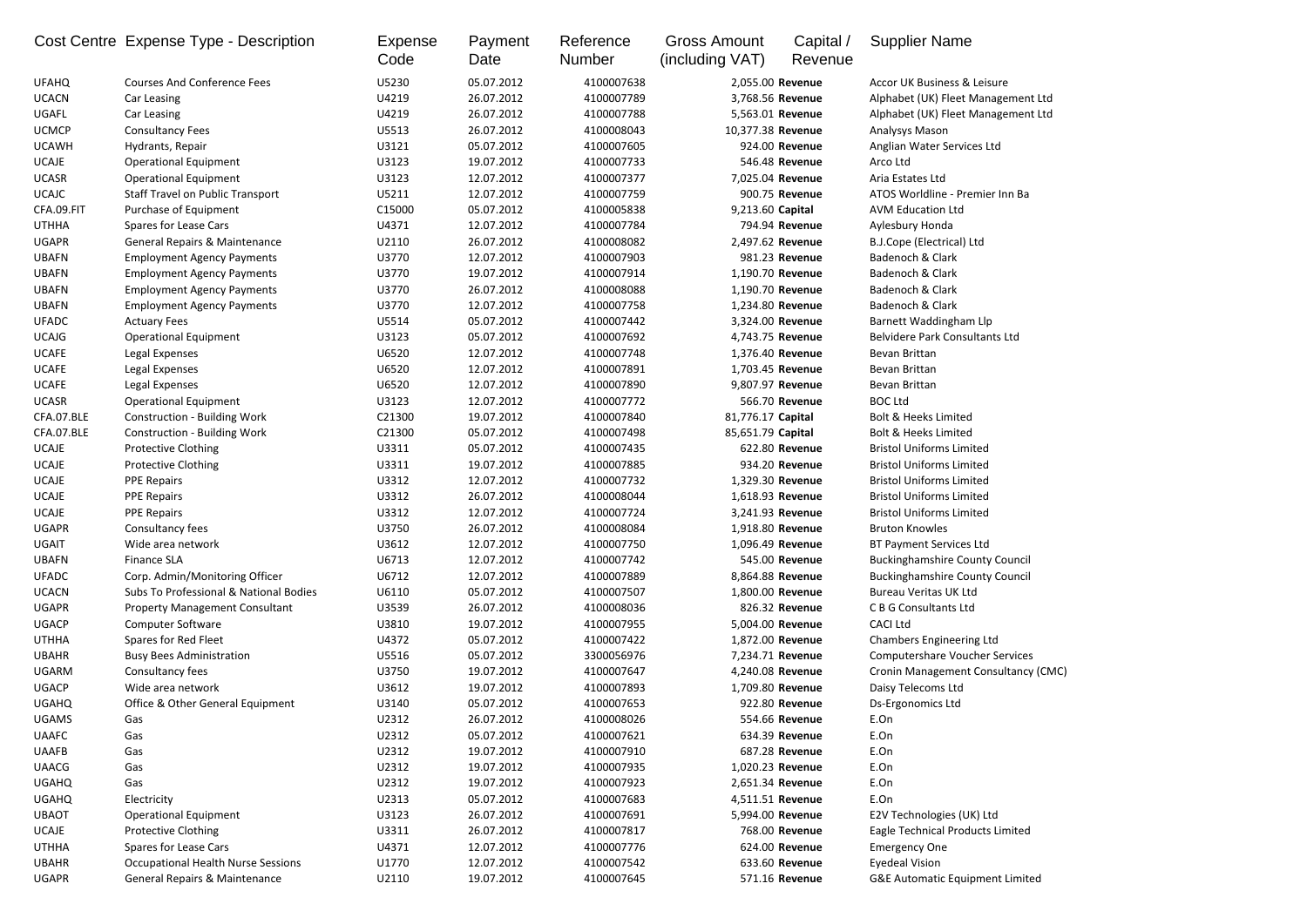|                              | Cost Centre Expense Type - Description    | Expense<br>Code | Payment<br>Date          | Reference<br><b>Number</b> | <b>Gross Amount</b><br>(including VAT) | Capital /<br>Revenue | <b>Supplier Name</b>                                                      |
|------------------------------|-------------------------------------------|-----------------|--------------------------|----------------------------|----------------------------------------|----------------------|---------------------------------------------------------------------------|
| <b>UTHHA</b>                 | Spares for Red Fleet                      | U4372           | 05.07.2012               | 4100007561                 | 2,940.00 Revenue                       |                      | H L Smith Transmissions Ltd                                               |
| <b>UCAJE</b>                 | <b>Operational Equipment</b>              | U3123           | 19.07.2012               | 4100007911                 | 2,028.78 Revenue                       |                      | Heightec                                                                  |
| <b>UCMCP</b>                 | <b>Employment Agency Payments</b>         | U3770           | 19.07.2012               | 4100007930                 |                                        | 907.20 Revenue       | <b>Hewitson Walker</b>                                                    |
| <b>UCMCP</b>                 | <b>Employment Agency Payments</b>         | U3770           | 19.07.2012               | 4100007929                 |                                        | 927.36 Revenue       | <b>Hewitson Walker</b>                                                    |
| <b>UGAPR</b>                 | <b>General Repairs &amp; Maintenance</b>  | U2110           | 19.07.2012               | 4100007983                 |                                        | 600.00 Revenue       | Homegoods Ltd                                                             |
| <b>UBAHR</b>                 | Consultancy fees                          | U3750           | 12.07.2012               | 4100007754                 | 6,000.00 Revenue                       |                      | <b>House Warburton Business Services</b>                                  |
| <b>UBAHR</b>                 | Consultancy fees                          | U3750           | 12.07.2012               | 4100007755                 | 7,200.00 Revenue                       |                      | <b>House Warburton Business Services</b>                                  |
| CFA.07.BLE                   | <b>Construction - Building Work</b>       | C21300          | 19.07.2012               | 4100007842                 | 517.38 Capital                         |                      | <b>HSS</b>                                                                |
| <b>UCAFE</b>                 | Consultancy fees                          | U3750           | 19.07.2012               | 4100007905                 |                                        | 539.40 Revenue       | Independent Fire Advisers Ltd                                             |
| <b>UAACG</b>                 | General Repairs & Maintenance             | U2110           | 19.07.2012               | 4100007592                 |                                        | 738.00 Revenue       | <b>Instant Doors</b>                                                      |
| <b>UGAMS</b>                 | <b>General Repairs &amp; Maintenance</b>  | U2110           | 19.07.2012               | 4100007593                 |                                        | 822.00 Revenue       | <b>Instant Doors</b>                                                      |
| <b>UCAJE</b>                 | <b>Protective Clothing</b>                | U3311           | 26.07.2012               | 4100007706                 |                                        | 658.80 Revenue       | Jolly Safety Equipment Ltd                                                |
| <b>UBAGH</b>                 | <b>General Repairs &amp; Maintenance</b>  | U2110           | 12.07.2012               | 4100007711                 |                                        | 624.00 Revenue       | Kidde Fire Trainers Gmbh                                                  |
| <b>UBAGH</b>                 | <b>General Repairs &amp; Maintenance</b>  | U2110           | 12.07.2012               | 4100007710                 | 1,200.00 Revenue                       |                      | Kidde Fire Trainers Gmbh                                                  |
| CFA.10.SAL                   | Purchase of Equipment                     | C15000          | 26.07.2012               | 4100007931                 | 9,849.60 Capital                       |                      | Kidde Safety Europe Ltd                                                   |
| <b>UCAWH</b>                 | Hydrants - Materials                      | U3125           | 19.07.2012               | 4100007656                 |                                        | 741.60 Revenue       | Kluber Lubrication GB Ltd                                                 |
| <b>UGACP</b>                 | <b>Printing Stationery</b>                | U5110           | 05.07.2012               | 4100007696                 |                                        | 773.53 Revenue       | Konica Minolta                                                            |
| <b>UGAHQ</b>                 | Maintenance of Grounds (Including GMU)    | U2210           | 26.07.2012               | 4100007952                 |                                        | 512.94 Revenue       | Land Structure Limited                                                    |
| <b>UFAHQ</b>                 | <b>Courses And Conference Fees</b>        | U5230           | 05.07.2012               | 4100007606                 |                                        | 594.00 Revenue       | Local Government Association                                              |
| <b>UFAMA</b>                 | <b>Courses And Conference Fees</b>        | U5230           | 05.07.2012               | 4100007607                 |                                        | 594.00 Revenue       | <b>Local Government Association</b>                                       |
| <b>UFAHQ</b>                 | <b>Courses And Conference Fees</b>        | U5230           | 26.07.2012               | 4100008049                 |                                        | 594.00 Revenue       | <b>Local Government Association</b>                                       |
| <b>UAAFC</b>                 | Rents, wayleaves & Hire of Premises       | U2510           | 26.07.2012               | 4100008116                 | 8,693.00 Revenue                       |                      | London & Quadrant Housing Trust                                           |
| <b>UBAHR</b>                 | <b>Occupational Health Nurse Sessions</b> | U1770           | 26.07.2012               | 4100007753                 | 4,859.62 Revenue                       |                      | M.K.Occupational Health Limited                                           |
| <b>UCACN</b>                 | <b>Printing Stationery</b>                | U5110           | 05.07.2012               | 4100007657                 |                                        | 646.50 Revenue       | Milton Keynes Council                                                     |
| <b>UGAIT</b>                 | <b>Main Communications</b>                | U3610           | 19.07.2012               | 4100008008                 | 23,449.71 Revenue                      |                      | <b>ODPM</b>                                                               |
| <b>UGAIT</b>                 | <b>Main Communications</b>                | U3610           | 19.07.2012               | 4100007933                 | 3,264.60 Revenue                       |                      | <b>OFCOM</b>                                                              |
| <b>UGACP</b>                 | Wide area network                         | U3612           | 12.07.2012               | 4100007847                 | 1,549.44 Revenue                       |                      | Opal (Talk Talk Business)                                                 |
| <b>UGACP</b>                 | Wide area network                         | U3612           | 12.07.2012               | 4100007849                 | 1,549.44 Revenue                       |                      | <b>Opal (Talk Talk Business)</b>                                          |
| <b>UFARB</b>                 | <b>Contribution to RMB</b>                | U6021           | 19.07.2012               | 4100007979                 | 2,003.36 Revenue                       |                      | <b>Oxfordshire County Council</b>                                         |
| <b>UGAFF</b>                 | Diesel Oil - Gas Oil                      | U4320           | 12.07.2012               | 4100007850                 |                                        | 681.80 Revenue       | Pace Fuelcare Ltd                                                         |
| <b>UGAFF</b>                 | Diesel Oil - Gas Oil                      | U4320           | 12.07.2012               | 4100007853                 | 1,951.74 Revenue                       |                      | Pace Fuelcare Ltd                                                         |
| <b>UGAFF</b>                 | Diesel Oil - Gas Oil                      | U4320           | 19.07.2012               | 4100007843                 | 2,042.82 Revenue                       |                      | Pace Fuelcare Ltd                                                         |
| <b>UGAFF</b>                 | Diesel Oil - Gas Oil                      | U4320           | 12.07.2012               | 4100007844                 | 2,602.32 Revenue                       |                      | Pace Fuelcare Ltd                                                         |
| <b>UGAFF</b>                 | Diesel Oil - Gas Oil                      | U4320           | 12.07.2012               | 4100007845                 | 2,602.32 Revenue                       |                      | Pace Fuelcare Ltd                                                         |
| <b>UGAFF</b>                 | Diesel Oil - Gas Oil                      | U4320           | 12.07.2012               | 4100007852                 | 2,602.32 Revenue                       |                      | Pace Fuelcare Ltd                                                         |
| <b>UGAFF</b>                 | Diesel Oil - Gas Oil                      | U4320           | 19.07.2012               | 4100007972                 | 2,603.76 Revenue                       |                      | Pace Fuelcare Ltd                                                         |
| <b>UGAFF</b>                 | Diesel Oil - Gas Oil                      | U4320           | 12.07.2012               | 4100007848                 | 10,410.58 Revenue                      |                      | Pace Fuelcare Ltd                                                         |
| CFA.07.BLE                   |                                           | C21300          | 26.07.2012               | 4100007685                 | 1,513.82 Capital                       |                      | Portakabin Ltd                                                            |
| <b>UBAOT</b>                 | <b>Construction - Building Work</b>       | U3270           | 12.07.2012               | 4100007707                 |                                        | 523.20 Revenue       | Posh Nosh                                                                 |
| <b>UGARM</b>                 | <b>Course Catering Costs</b>              |                 |                          |                            |                                        |                      |                                                                           |
|                              | Consultancy fees                          | U3750<br>U1722  | 12.07.2012<br>05.07.2012 | 4100007749                 | 7,488.00 Revenue                       |                      | <b>Public Sector Consultants</b><br>Public Sector T & C                   |
| <b>UBASD</b><br><b>UGACP</b> | <b>Staff Training Fees</b>                | U5110           | 19.07.2012               | 4100007478<br>4100007919   | 6,463.20 Revenue                       | 632.31 Revenue       |                                                                           |
|                              | <b>Printing Stationery</b>                |                 |                          |                            |                                        |                      | QC Supplies Ltd                                                           |
| <b>UCMCP</b>                 | Consultancy fees                          | U3750           | 19.07.2012               | 4100007760                 | 10,588.93 Revenue                      |                      | <b>RGB Business Solutions Ltd</b><br><b>Richard Cross General Builder</b> |
| CFA.07.GER                   | <b>Construction - Building Work</b>       | C21300          | 26.07.2012               | 4100008032                 | 839.28 Capital                         |                      |                                                                           |
| <b>UGAPR</b>                 | General Repairs & Maintenance             | U2110           | 12.07.2012               | 4100007901                 | 1,380.00 Revenue                       |                      | Richard Cross General Builder                                             |
| <b>UGAHM</b>                 | <b>General Repairs &amp; Maintenance</b>  | U2110           | 19.07.2012               | 4100007945                 | 3,093.60 Revenue                       |                      | <b>Richard Cross General Builder</b>                                      |
| <b>UAADB</b>                 | Electricity                               | U2313           | 19.07.2012               | 4100007987                 |                                        | 526.53 Revenue       | Scottish Hydro Elec (Was SSE)                                             |
| <b>UAAFD</b>                 | Electricity                               | U2313           | 19.07.2012               | 4100007997                 |                                        | 527.67 Revenue       | Scottish Hydro Elec (Was SSE)                                             |
| <b>UAADD</b>                 | Electricity                               | U2313           | 19.07.2012               | 4100007989                 |                                        | 640.41 Revenue       | Scottish Hydro Elec (Was SSE)                                             |
| <b>UAACC</b>                 | Electricity                               | U2313           | 19.07.2012               | 4100007990                 |                                        | 740.06 Revenue       | Scottish Hydro Elec (Was SSE)                                             |
| <b>UAACD</b>                 | Electricity                               | U2313           | 19.07.2012               | 4100007988                 |                                        | 932.48 Revenue       | Scottish Hydro Elec (Was SSE)                                             |